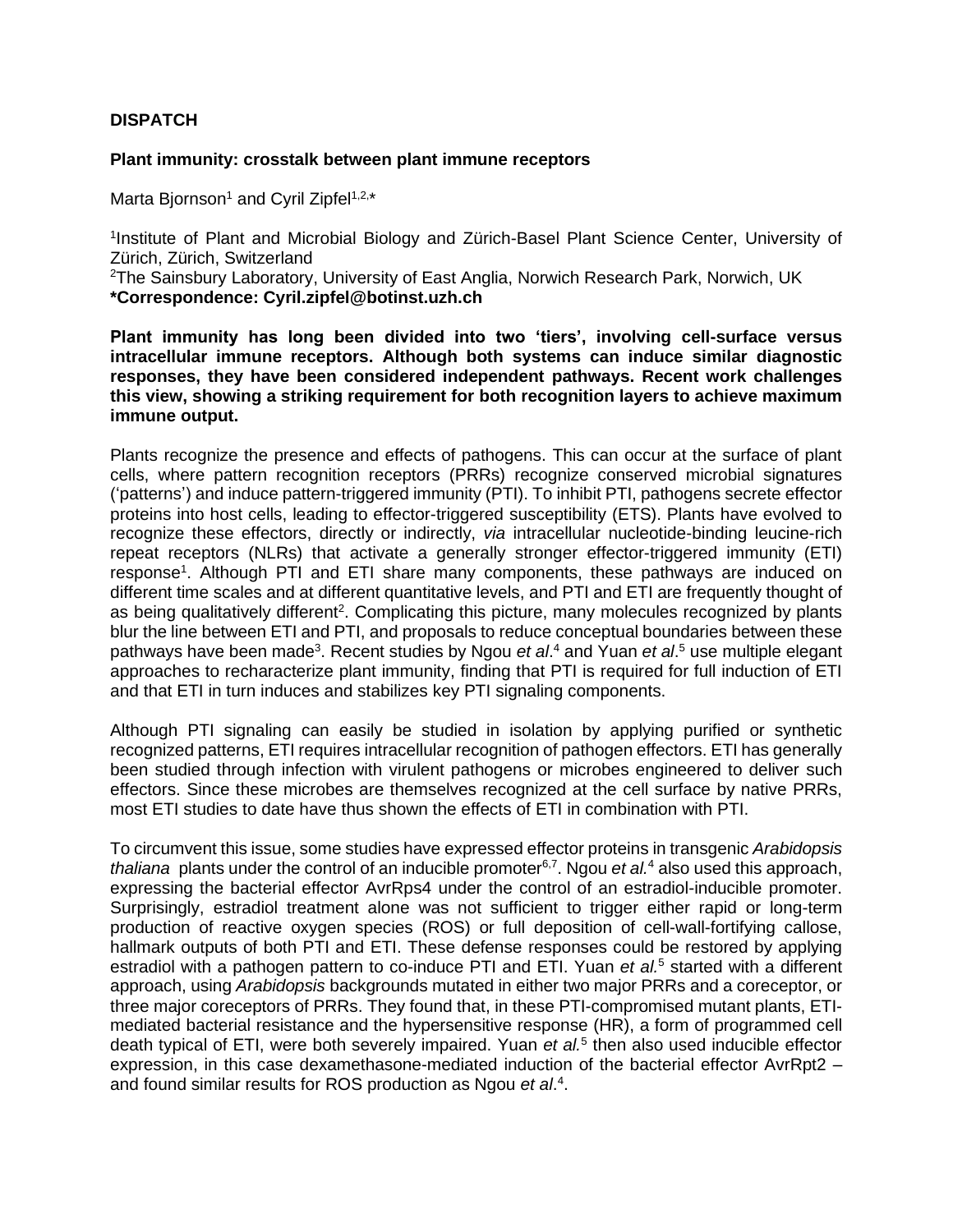Yuan *et al*. <sup>5</sup> went on to explore the ROS phenotypes of ETI alone versus ETI and PTI. In PTI, it is known that ROS is primarily produced by the NADPH oxidase RESPIRATORY BURST OXIDASE HOMOLOG D (RBOHD), which is regulated by several mechanisms, most prominently *via* direct phosphorylation by the cytoplasmic receptor-like kinase BOTRYTIS-INDUCED KINASE 1 (BIK1)<sup>8,9</sup>. Yuan *et al.*<sup>5</sup> found that *rbohd* and *bik1* mutants, like major coreceptor mutants, were compromised in ETI-mediated bacterial resistance. In keeping with a role for RBOHD in ETI, dexamethasone-induced ETI caused low levels of phosphorylation of RBOHD at known BIK1 phosphosites, and this activation was greatly enhanced when PTI was triggered along with ETI. These results are in good agreement with previous studies of RBOHD regulation during ETI<sup>7</sup>, and together this suggests that a major part of the dependence of ETI on PTI is in fact attributable to dependence on BIK1-regulated RBOHD-produced ROS. BIK1 has many other targets in PTI, and accordingly Yuan et al.<sup>5</sup> identified several defense genes for which ETI-triggered induction was also *BIK1*-dependent.

Expanding upon the observation that PTI-associated genes are induced when ETI is triggered alone, Yuan *et al*. performed RNA-seq of either wild-type plants or PTI coreceptor mutants, after infection with either a bacterial strain engineered to produce no effectors or the same strain with a single effector re-introduced *(AU:OK?)*. Through this analysis, they identified a subset of genes that were induced by PTI, and strongly induced by ETI regardless of PTI induction. These genes were associated with immune function and specifically PTI signaling *(AU:OK?)*. This agreed well with the results of Ngou *et al.<sup>4</sup>* who conducted a similar experiment, investigating transcriptional effects of ETI alone through their estradiol-inducible AvrRps4 expression.

Ngou *et al*. <sup>4</sup> extended this result to a time-course study of transcript and protein levels of several PTI-associated genes after induction of ETI alone. They found multiple characteristic profiles for each, including stable induction of both transcript and protein levels, unaffected transcript and protein levels, and, interestingly, a transient increase in transcript levels associated with stable increase in protein levels. These findings implicate both transcriptional and post-translational mechanisms in increasing PTI signaling competency during ETI activation, with ETI potentiating PTI. Yuan *et al.*<sup>5</sup> similarly found that ETI upregulated both transcript and protein levels of key PTI signaling components. This mechanism is thus proposed to alleviate ETS imposed during infection by virulent pathogens (Figure 1).

These two studies raise several questions. For example, although the studies of Ngou *et al*. <sup>4</sup> and Yuan et al.<sup>5</sup> reported largely similar results, Ngou et al. found that, with ETI induced by AvrRps4, no ROS were produced at all, whereas both studies reported that, with ETI induced by AvrRpt2, some ROS were produced and some HR could be observed in the absence of PTI signaling. AvrRps4 and AvrRpt2 have broadly different strengths of response in *Arabidopsis* and are also recognized by different classes of NLRs that involve different modes of activation. Dependence on PTI may thus be a new axis on which to dissect and understand mechanisms of ETI activation.

Another question raised by these studies is the mechanism by which PTI enables 'ETI'-like responses, and particularly HR. While PTI does not necessarily lead to HR, several patterns induce HR in *Arabidopsis* and other plant species, and this feature is most prominent with patterns recognized by receptor-like proteins as the PRRs. Important roles of NLRs downstream of these particular PRRs as well as biochemical associations between cell-surface receptors and NLRs were previously reported<sup>10-15</sup>. Furthermore, recent studies reported that key ETI signaling components associate with PRR complexes to activate PTI16,17. Together, these studies provide potential mechanistic links between PTI signaling and the activation of ETI — a point not explicitly addressed in the Ngou *et al.*<sup>4</sup> and Yuan *et al.*<sup>5</sup> studies.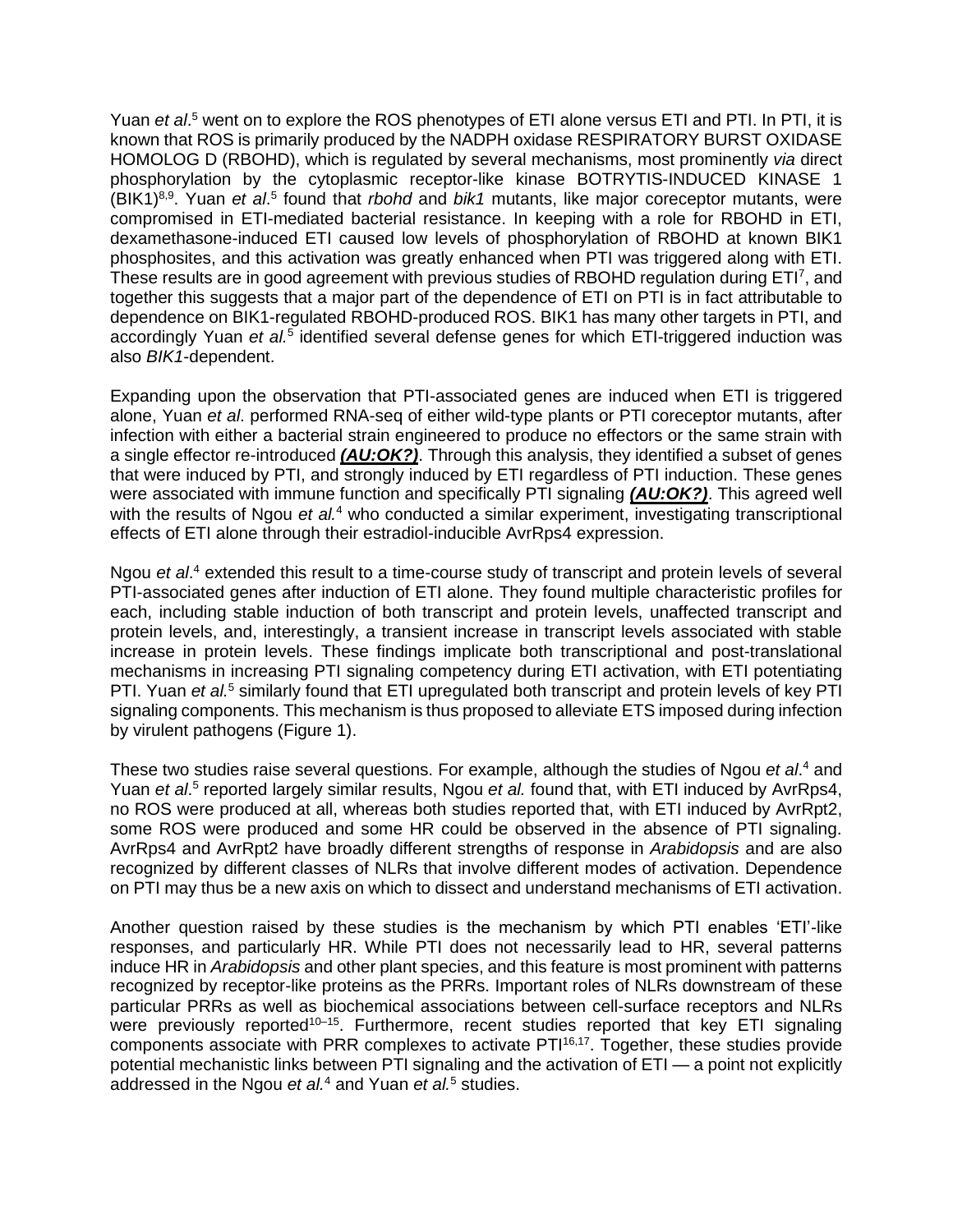Finally, the molecular mechanisms that link NLR activation to PTI potentiation, as well as to HR, are also still unclear. Indeed, several recent studies have proposed that 'sensor' or 'helper' NLRs can form pores or channels — potentially within the plasma membrane — leading to calcium influx within the cytosol as a main driver of  $HR^{18,19}$ . As such, it is tempting to speculate that the increase in intracellular calcium concentration during ETI mediates the observed effect on PTI components, consistent at least with the previously reported calcium-dependent transcriptional regulation of immune genes during ETI<sup>20</sup>. In this context, it will be important to clarify the role played by RBOHDdependent ROS in HR4,5— for example, by regulating NLR-mediated calcium channel activity or other as yet uncharacterized processes (Figure 1).

Beyond improving our understanding of plant immune signaling, the model proposed by these studies further suggests that ectopic overexpression, perhaps of only a few key PTI components, could lead to ETI-like immune activation after pattern perception alone, an intriguing prospect for crop biotechnology. In a similar scenario, if ETI triggered by different effectors quantitatively enhances PTI signaling, then simultaneous transformation of recognition proteins for multiple effectors into crops *(AU: OK?)* may not only make the evolution of pathogen resistance more difficult, but also quantitatively increase plant defense responses when more than one effector is recognized.

Together, these two papers elegantly redefine the nature of two intertwined pathways in plant immunity, with implications and opportunities from the study of signaling mechanisms to crop protection.

## **References**

- 1. Lu, Y., and Tsuda, K. (2021). Intimate association of PRR- and NLR-mediated signaling in plant immunity. MPMI *34*, 3–14.
- 2. Li, P., Lu, Y.-J., Chen, H., and Day, B. (2020). The lifecycle of the plant immune system. CRC. Crit. Rev. Plant Sci. *39*, 72–100.
- 3. Thomma, B.P.H.J., Nürnberger, T., and Joosten, M.H.A.J. (2011). Of PAMPs and effectors: the blurred PTI-ETI dichotomy. Plant Cell *23*, 4–15.
- 4. Ngou, B.P.M., Ahn, H.-K., Ding, P., and Jones, J.D.G. (2021). Mutual potentiation of plant immunity by cell-surface and intracellular receptors. Nature *592*, 110–115.
- 5. Yuan, M. Jiang, M., Bi, G., Nomura, K., Liu, M., Wang, Y., Cai, B., Zhou, J.M., He, S.Y., and Xin, X.-F. (2021). Pattern-recognition receptors are required for NLR-mediated plant immunity. Nature *592*, 105–109.
- 6. Ngou, B.P.M., Ahn, H.K., Ding, P., Redkar, A., Brown, H., Ma, Y., Youles, M., Tomlinson, L., and Jones, J.D.G. (2020) Estradiol-inducible AvrRps4 expression reveals distinct properties of TIR-NLR-mediated effector-triggered immunity. J. Exp. Bot. *71*, 2186–2197.
- 7. Kadota, Y. Liebrand, T.W.H., Goto, Y., Sklenar, J., Derbyshire, P., Menke, F.L.H., Torres, M.A., Molina, A., Zipfel, C., Coaker, G., and Shirasu, K. (2019)*.* Quantitative phosphoproteomic analysis reveals common regulatory mechanisms between effector- and PAMP-triggered immunity in plants. New Phytol*. 221*, 2160–2175.
- 8. Kadota, Y., Sklenar, J., Derbyshire, P., Stransfeld, L., Asai, S., Ntoukakis, V., Jones, J.D.G., Shirasu, K., Menke, F., Jones, A., and Zipfel, C. (2014). Direct regulation of the NADPH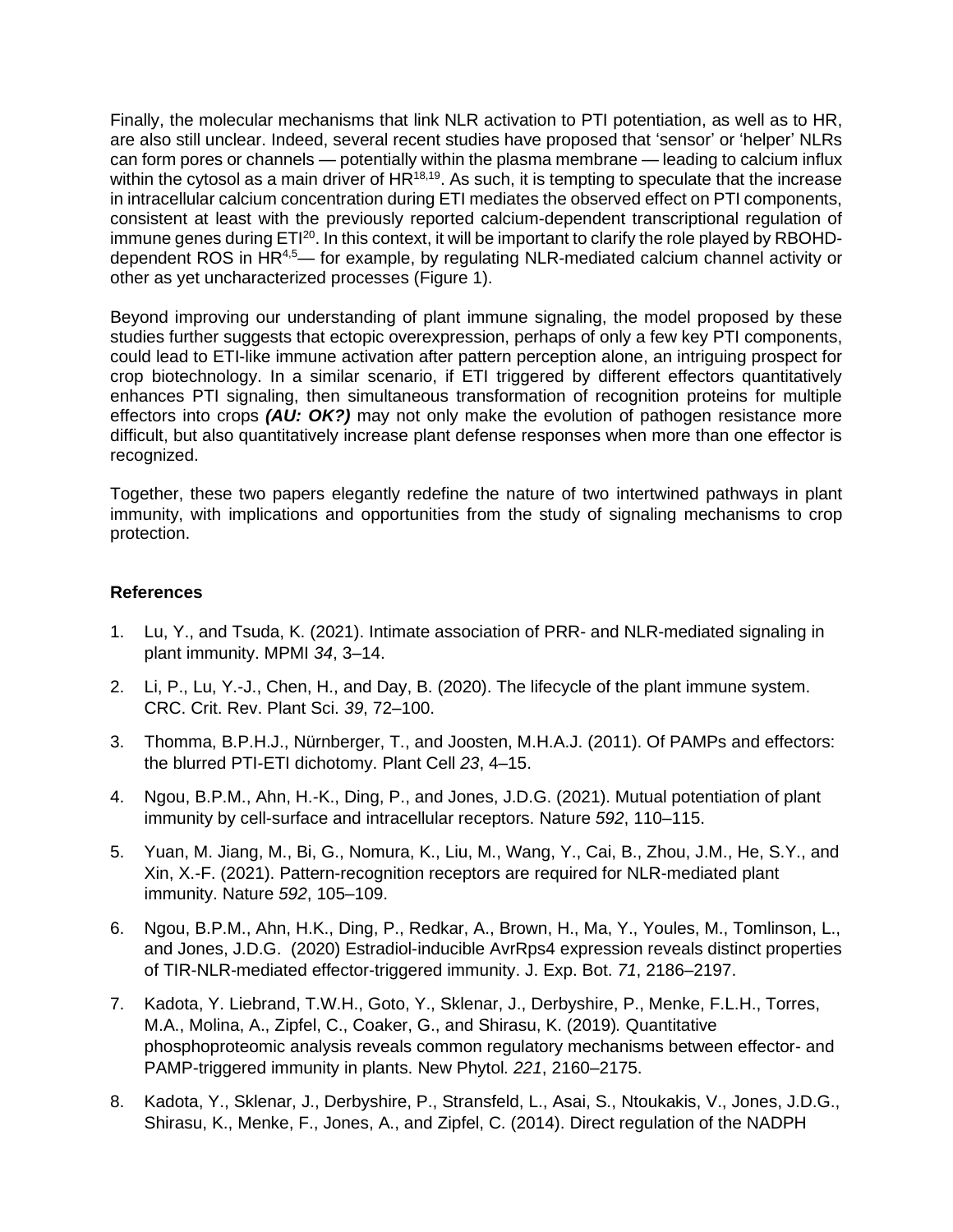oxidase RBOHD by the PRR-associated kinase BIK1 during plant immunity. Mol. Cell *54*, 43–55.

- 9. Li, L. Li, M., Yu, L., Zhou, Z., Liang, X., Liu, Z., Cai, G., Gao, L., Zhang, X., Wang, Y., *et al.* (2014). The FLS2-associated kinase BIK1 directly phosphorylates the NADPH oxidase RbohD to control plant immunity. Cell Host Microbe *15*, 329–338.
- 10. Qi, Y., Tsuda, K., Glazebrook, J., and Katagiri, F. (2011). Physical association of patterntriggered immunity (PTI) and effector-triggered immunity (ETI) immune receptors in Arabidopsis. Mol. Plant Pathol*. 12*, 702–708.
- 11. Leibman-Markus, M., Pizarro, L., Schuster, S., Lin, Z.J.D., Gershony, O., Bar, M., Coaker, G., and Avni, A. (2018). The intracellular nucleotide-binding leucine-rich repeat receptor (SlNRC4a) enhances immune signalling elicited by extracellular perception. Plant Cell Environ. *41*, 2313–2327.
- 12. Huang, Y., Yin, C., Liu, J., Feng, B., Ge, D., Kong, L., Ortiz-Morea, F.A., Richter, J., Hauser, M.T., Wang, W.M. *et al.* (2020). A trimeric CrRLK1L-LLG1 complex genetically modulates SUMM2-mediated autoimmunity. Nat. Commun. *11*, 4859.
- 13. Liu, J., Huang, Y., Kong, L., Yu, X., Feng, B., Liu, D., Zhao, B., Mendes, G.C., Yuan, P., Ge, D., *et al.* (2020). The malectin-like receptor-like kinase LETUM1 modulates NLR protein SUMM2 activation via MEKK2 scaffolding. Nat. Plants *6*, 1106–1115.
- 14. Gabriëls, S.H.E.J., Vossen, J.H., Ekengren, S.K., van Oijen, G., Abd-El-Haliem, A.M., van den Berg, G.C.M., Rainey, D.Y., Martin, G.B., Takken, F.L.W., de Wit, P.J.G.M., and Joosten, M.H.A.J. (2007). An NB-LRR protein required for HR signalling mediated by both extra- and intracellular resistance proteins. Plant J. *50*, 14–28.
- 15. Wu, CH., Belhaj, K., Bozkurt, T.O., Birk, M.S., and Kamoun, S. (2016). Helper NLR proteins NRC2a/b and NRC3 but not NRC1 are required for Pto-mediated cell death and resistance in Nicotiana benthamiana. New Phytol. *209*, 1344–1352.
- 16. Pruitt, R. N., Zhang, L., Saile, S.C., Karelina, D., Frohlich, K., Wan, W.L., Rao, S., Gust, A.A., Locci, F., Joosten, M.H.A.J., *et al.* (2020). Arabidopsis cell surface LRR immune receptor signaling through the EDS1-PAD4-ADR1 node. bioRxiv, https://doi.org/10.1101/2020.11.23.391516.
- 17. Tian, H., Chen, S., Wu, Z., Ao, K., Yaghmaiean, H., Sun, T., Huang, W., Xu, F., Zhang, Y., Wang, S., *et al.* (2020). Activation of TIR signaling is required for pattern-triggered immunity. bioRxiv, https://doi.org/10.1101/2020.12.27.424494.
- 18. Jacob, P., Kim, N.K., Wu, F., El-Kasmi, F., Walton, W.G., Furzer, O.J., Lietzan, A.D., Sunil, S., Kempthorn, K., Redinbo, M.R., *et al.* (2021). The plant immune receptors NRG1.1 and ADR1 are calcium influx channels. bioRxiv, https://doi.org/10.1101/2021.02.25.431980.
- 19. Wang, J., Hu, M., Wang, J., Qi, J., Han, Z., Wang, G., Qi, Y., Wang, H.W., Zhou, J.M., and Chai, J.(2019). Reconstitution and structure of a plant NLR resistosome conferring immunity. Science *364*, eaav5870.
- 20. Gao, X., Chen, X., Lin, W., Chen, S., Lu, D., Niu, Y., Li, L., Cheng, C., McCormack, M., Sheen, J., et al. (2013). Bifurcation of Arabidopsis NLR immune signaling via Ca<sup>2+</sup>dependent protein kinases. PLoS Pathog. *9*, e1003127.